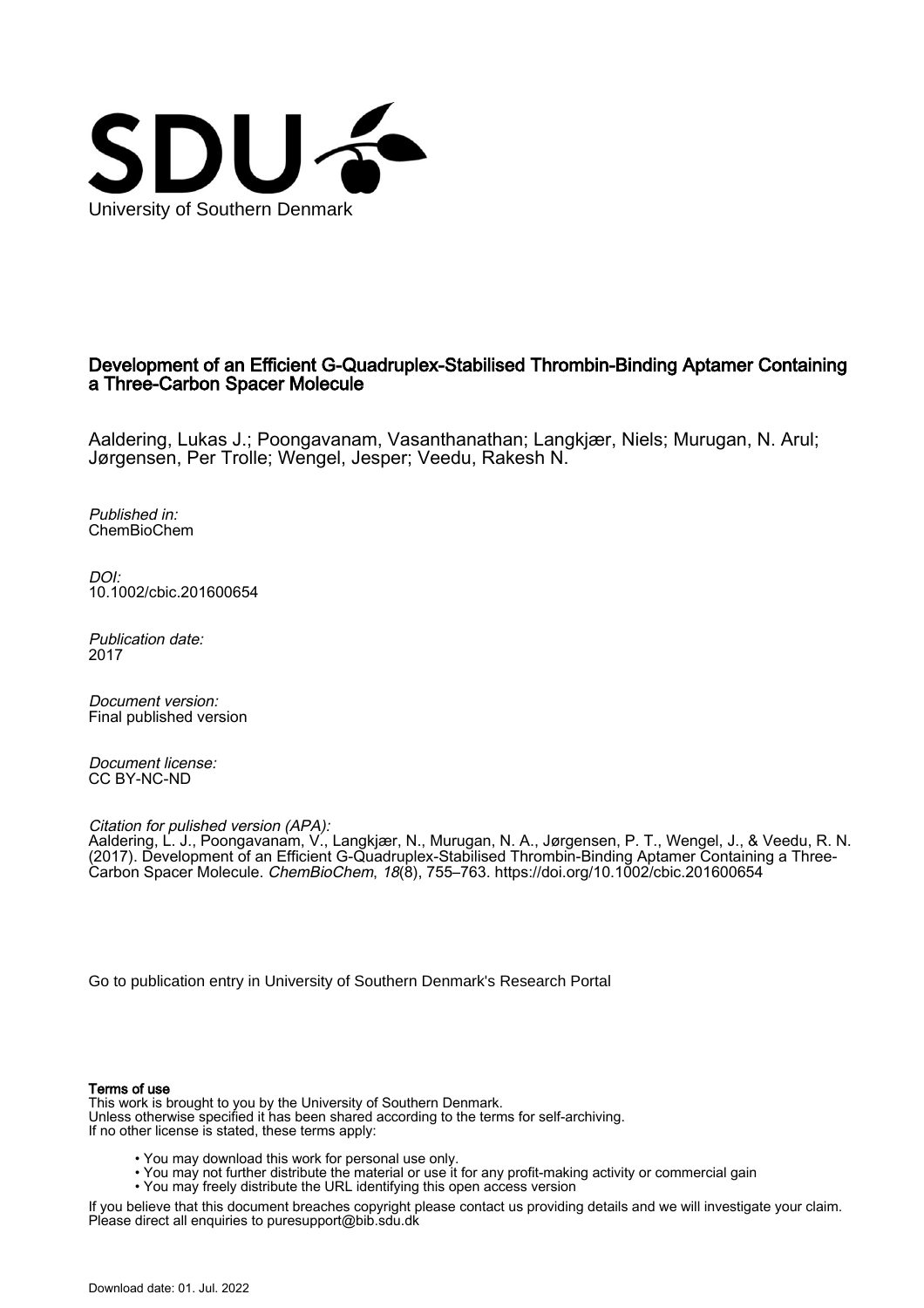# Development of an Efficient G-Quadruplex-Stabilised Thrombin-Binding Aptamer Containing a Three-Carbon Spacer Molecule

Lukas J. Aaldering,<sup>[a, b]</sup> Vasanthanathan Poongavanam,<sup>[a]</sup> Niels Langkjær,<sup>[a]</sup> N. Arul Murugan,<sup>[c]</sup> [Per](http://orcid.org/0000-0003-3932-5921) [Trolle Jørgensen](http://orcid.org/0000-0003-3932-5921), <sup>[a]</sup> [Jesper](http://orcid.org/0000-0001-9835-1009) [Wengel](http://orcid.org/0000-0001-9835-1009), <sup>[a]</sup> and [Rakesh](http://orcid.org/0000-0003-2192-9532) N. Veedu<sup>\* [a, d, e, f]</sup>

The thrombin-binding aptamer (TBA), which shows anticoagulant properties, is one of the most studied G-quadruplex-forming aptamers. In this study, we investigated the impact of different chemical modifications such as a three-carbon spacer (spacer-C<sub>3</sub>), unlocked nucleic acid (UNA) and 3'-amino-modified UNA (amino-UNA) on the structural dynamics and stability of TBA. All three modifications were incorporated at three different loop positions (T3, T7, T12) of the TBA G-quadruplex structure to result in a series of TBA variants and their stability was studied by thermal denaturation; folding was studied by circular dichroism spectroscopy and thrombin clotting time. The results showed that spacer- $C_3$  introduction at the T7 loop position (TBA-SP7) significantly improved stability and thrombin clotting time while maintaining a similar binding affinity as TBA to thrombin. Detailed molecular modelling experiments provided novel insights into the experimental observations, further supporting the efficacy of TBA-SP7. The results of this study could provide valuable information for future designs of TBA analogues with superior thrombin inhibition properties.

## Introduction

Oligonucleotide therapies have great potential and have attracted significant interest in recent years. Aptamers are a class of short, single-stranded oligonucleotide sequences that are able to bind target molecules with high affinity and specificity

[a] L. J. Aaldering, Dr. V. Poongavanam, Dr. N. Langkjær, P. T. Jørgensen, Prof. Dr. J. Wengel, Dr. R. N. Veedu Nucleic Acid Center, Department of Physics Chemistry and Pharmacy, University of Southern Denmark Campusvej 55, 5230 Odense M (Denmark) E-mail: r.veedu@murdoch.edu.au [b] L. J. Aaldering Institute for Plant Biology and Biotechnology Westphalian Wilhelms University Münster Schlossgarten 3, 48149 Münster (Germany) [c] Dr. N. A. Murugan Division of Theoretical Chemistry and Biology School of Biotechnology, Royal Institute of Technology (KTH) 10691 Stockholm (Sweden) [d] Dr. R. N. Veedu Centre for Comparative Genomics, Murdoch University Murdoch, Perth, 6150 (Australia) [e] Dr. R. N. Veedu Western Australian Neuroscience Research Institute Murdoch, Perth, 6150 (Australia) [f] Dr. R. N. Veedu School of Chemistry and Molecular Biosciences The University of Queensland St. Lucia, Brisbane, 4072 (Australia) Supporting information and ORCID identification numbers from the authors for this article can be found under [http://dx.doi.org/10.1002/](http://dx.doi.org/10.1002/cbic.201600654) [cbic.201600654.](http://dx.doi.org/10.1002/cbic.201600654) © 2017 The Authors. Published by Wiley-VCH Verlag GmbH & Co. KGaA. 同 This is an open access article under the terms of the Creative Commons Attribution License, which permits use, distribution and reproduction in any

because of their ability to adopt three-dimensional structures. Aptamers, often termed chemical antibodies, are generally developed by an in vitro selection process called systematic evolution of ligands by exponential enrichment (SELEX).<sup>[1–3]</sup> The developed full-length aptamers can be chemically fabricated and truncated by using predicted secondary structures to fur-

ther improve their biophysical properties.<sup>[4]</sup> The thrombin-binding aptamer (TBA) is one of the most studied G-quadruplex forming aptamers.<sup>[5]</sup> It is a 15-mer G-rich DNA oligonucleotide (5'-GGTTG GTGTG GTTGG-3', Scheme 1) that inhibits the formation of fibrin clots by binding to thrombin,<sup>[5c]</sup> which makes TBA a therapeutically relevant anticoagulant. However, TBA did not meet clinical expectations during trial stages due to suboptimal dosing profiles; con-



Scheme 1. G-quadruplex structure of the thrombinbinding aptamer.

sequently, development beyond phase I clinical studies was not initiated.[6] Since then, the investigation and improvement of TBA have been continued.<sup>[5]</sup>

X-ray crystallography and NMR spectroscopy studies revealed that TBA forms a chair-shaped antiparallel G-quadruplex.<sup>[7-9]</sup> The structure consists of two stacked G-tetrads connected through three edgewise loops: a top central TGT and two bottom TT loops (Scheme 1). With regard to the structure and interaction with thrombin, a number of investigations have shown that the loop regions of TBA are crucial for thrombin interaction and G-quadruplex formation.<sup>[10,11]</sup> Previous structure–activity relationship (SAR) studies revealed that loop

medium, provided the original work is properly cited.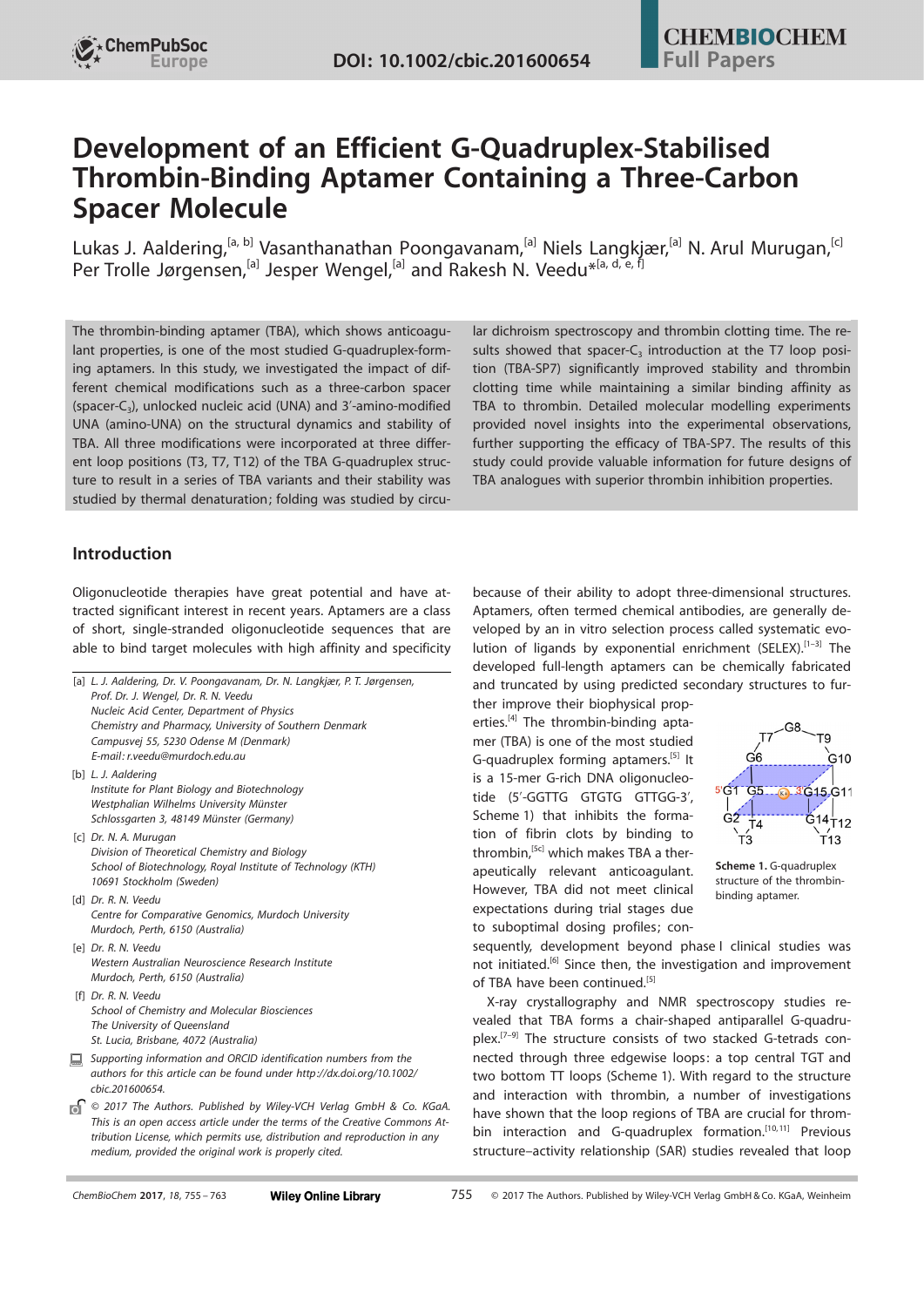

residues T4, T9, T13 and G8 are critical to preserve the G-quadruplex structure, and that T3, T7 and T12 are more flexible moieties that are particularly involved in thrombin inhibition.<sup>[12-15]</sup> Krauss et al. suggested that the TT loops form a pincer-like structure that binds the protruding region of thrombin exosite  $I<sub>1</sub><sup>[11]</sup>$  In addition, it was further suggested that the stability and rigidity of TBA is important for the interaction between the aptamer and exosite  $I^{[16]}$  A large number of structural modifications have been tested to improve the activity and stability of TBA, often resulting in decreased stability of TBA compared to unmodified TBA.<sup>[12-14,17,18]</sup> However, in the last year, several studies succeeded in improving upon TBA. Pasternak et al. reported that the systematic introduction of a single UNA-U nucleotide at position T3, T7 or T12 increased the thermodynamic stability of TBA, and the presence of unlocked nucleic acid (UNA)-U at position 7 showed high potency with regard to inhibition of fibrin clot formation.<sup>[14]</sup> Borbone and colleagues reported similar results by modifying TBA at position T7 with an acyclic pyrimidine analogue.<sup>[13]</sup> In two recent studies, Virgilio et al. was able to improve the functionality of TBA. In the first study, they introduced 5'-fluoro-2'-deoxyuridine residues to positions T4 and T13, achieving remarkable improvements in melting temperatures and anticoagulant activity.<sup>[19]</sup> In the second study, they added an extra residue at the 3'-end or at both ends of the original TBA sequence, linked through 3'–3' or 5'–5' phosphodiester bonds, resulting in strong improvements in the thermal stability of TBA.<sup>[20]</sup>

Herein, we systematically investigated the effect of three different chemical modifications—3'-amino-modified UNA (amino-UNA), unlocked nucleic acid (UNA) and a three-carbon spacer (spacer-C<sub>3</sub>; Scheme 2)—at loop positions T3, T7 and T12, with the goal of improving the binding interactions with thrombin. In the amino-UNA monomer included in this study, the 3'-OH group was replaced with a  $NH<sub>2</sub>$  group; thus, the linkage to the next nucleotide became a 5'–2' internucleotide phosphate linkage. A small library of modified TBA sequences was synthesised (Table 1) by varying three substitutions of residues T3, T7 and T12 with amino-UNA, UNA and spacer- $C_3$ modifications (Table 1). The sequences were tested for quadruplex folding by circular dichroism (CD) spectroscopy, thermal stability of the formed structure by melting temperature  $(T_m)$ analysis, a thrombin clotting time assay and thrombin binding affinity analysis of the most potent aptamer candidates by biolayer interferometry.





| Table 1. Primary library of TBA derivatives.                                                                                                                                                                                                            |                                                                                                                                                                                                                                |  |  |  |
|---------------------------------------------------------------------------------------------------------------------------------------------------------------------------------------------------------------------------------------------------------|--------------------------------------------------------------------------------------------------------------------------------------------------------------------------------------------------------------------------------|--|--|--|
| Modification/sequence name                                                                                                                                                                                                                              | Sequence                                                                                                                                                                                                                       |  |  |  |
| TBA (reference)<br>aUNA (aU)/(TBA-A3)<br>aUNA (aU)/(TBA-A7)<br>aUNA (aU)/(TBA-A12)<br>spacer-C <sub>3</sub> (X)/(TBA-SP3)<br>spacer-C, (X)/(TBA-SP7)<br>spacer- $C_3$ (X)/(TBA-SP12)<br>uUNA (uU)/(TBA-U3)<br>uUNA (uU)/(TBA-U7)<br>uUNA (uU)/(TBA-U12) | 5'-GGTTGGTGTGGTTGG<br>5'-GGaUTGGTGTGGTTGG<br>5'-GGTTGGaUGTGGTTGG<br>5'-GGTTGGTGTGGaUTGG<br>5'-GGXTGGTGTGGTTGG<br>5'-GGTTGGXGTGGTTGG<br>5'-GGTTGGTGTGGXTGG<br>5'-GGuUTGGTGTGGTTGG<br>5'-GGTTGGuUGTGGTTGG<br>5'-GGTTGGTGTGGuUTGG |  |  |  |
| Modifications are shown in bold and underlined. aU: amino-UNA, X:<br>spacer-C, and uU: UNA.                                                                                                                                                             |                                                                                                                                                                                                                                |  |  |  |

## Results

#### Physical properties and structural characterisation of modified TBA sequences

Modified TBA sequences were characterised by CD spectroscopy to understand the effects of spacer-C<sub>3</sub>, amino-UNA and UNA modifications on the overall G-quadruplex structure of TBA (Figure 1). All spectra showed the characteristic TBA absorbance<sup>[7]</sup>—two maxima at  $\approx$  240 and  $\approx$  295 nm and a minimum at  $\approx$  265 nm—thus suggesting the formation of antiparallel G-quadruplex structures by the modification of TBA loops with spacer- $C_3$ , amino-UNA and UNA.



Figure 1. CD spectra of TBA and TBA derivatives.

Next, the thermal stability of the quadruplexes formed by the TBA derivatives were analysed by UV melting studies (Figure S1 in the Supporting Information). The results showed a noteworthy increase  $(+\infty 6^{\circ}C)$  in thermal stability for substitutions with a spacer- $C_3$  (TBA-SP3, TBA-SP7 and TBA-SP12), but the TBA variants with UNA monomers (TBA-U3, TBA-U7 and TBA-U12) showed an increase of  $+2$  to  $+5$ °C (Table 2 and Figure S1). However, the introduction of amino-UNA to the loops (TBA-A3, TBA-A7 and TBA-A12) decreased the thermal stability in comparison with the unmodified TBA (Table 2).

#### Biological effect of the modified TBA sequences

To investigate the ability of the modified TBA sequences to inhibit the enzymatic activity of thrombin and to evaluate the impact of quadruplex thermal stability on biological potency,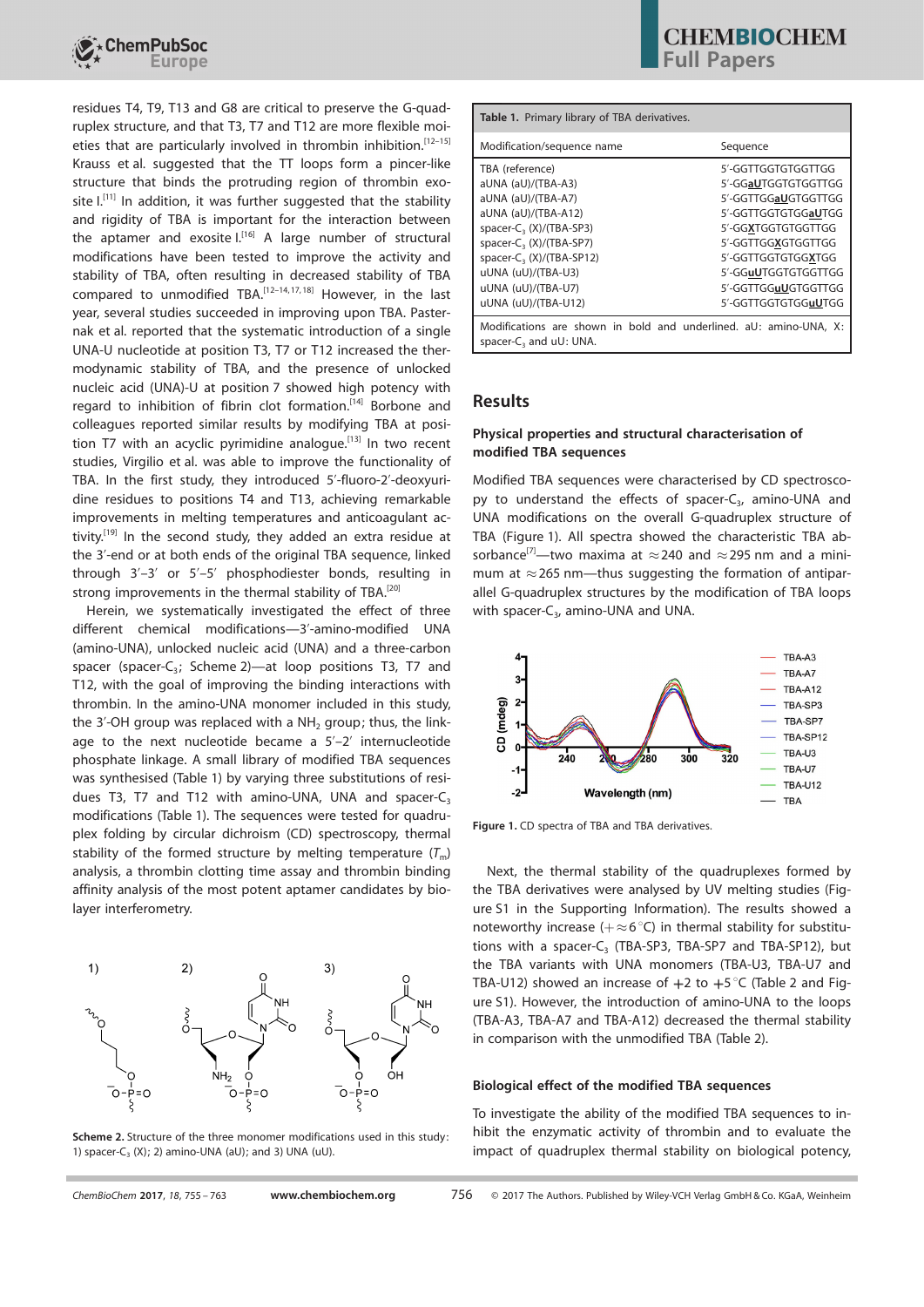

| <b>Table 2.</b> $T_m$ values and thrombin clotting times of TBA and modified TBA<br>sequences. |                     |                      |                      |                               |
|------------------------------------------------------------------------------------------------|---------------------|----------------------|----------------------|-------------------------------|
| Oligonucleotide                                                                                | $\Gamma^{\circ}$ C1 | $\Delta T_m$<br>r°C1 | Thrombin<br>clotting | $\Delta$ Thrombin<br>clotting |

|                | l U        | l U  | ciotting<br>time [s] | CIOLLITIU<br>time [s] |
|----------------|------------|------|----------------------|-----------------------|
| thrombin       |            |      | $29 \pm 6$           |                       |
| TBA            | $49\pm0$   | -    | $87 + 11$            |                       |
| TBA-A3         | $47 + 1$   | $-2$ | $55 \pm 8$           | $-32$                 |
| TBA-A7         | $42 \pm 0$ | $-7$ | $51 \pm 3$           | $-36$                 |
| TBA-A12        | $45 \pm 1$ | $-4$ | $45 \pm 8$           | $-42$                 |
| TBA-SP3        | $55 \pm 0$ | $+6$ | $41 + 7$             | $-46$                 |
| TBA-SP7        | $55 \pm 0$ | ±6   | $168 + 39$           | ±81                   |
| TBA-SP12       | $55 \pm 1$ | $+6$ | $47 + 10$            | $-40$                 |
| TBA-U3         | $51 \pm 0$ | $+2$ | $36 + 5$             | $-51$                 |
| TBA-U7         | $54\pm0$   | $+5$ | $51 \pm 11$          | $-36$                 |
| <b>TBA-U12</b> | $51 \pm 0$ | $+2$ | $37 + 4$             | $-50$                 |
|                |            |      |                      |                       |

the sequences were tested in a thrombin clotting time assay where the change in absorption, due to thrombin-induced clotting of fibrinogen in phosphate-buffered saline (PBS), was spectrophotometrically measured at 380 nm. The time needed to clot 50% of the available fibrinogen ("clotting time") was then determined. The clotting time without aptamer interference was (29 $\pm$ 6) s. The majority of the modified TBA sequences showed decreased inhibitory efficiency compared to unmodified TBA, but TBA-SP7 showed remarkably enhanced clotting time (Table 2). To validate this remarkable difference of TBA-SP7 in the clotting time assay, further investigation of the thrombin aptamer binding affinity was investigated by biolayer interferometry using the BLITz instrument platform (ForteBio). However, TBA and TBA-SP7 exhibited similar affinities (1665 nm for TBA-SP7 and 1733 nm for TBA; Figure S2).

The effect of the introduction of different monomers was further investigated by using the stochastic dynamics (SD) simulations. The model for TBA (Figure 2 A) shows guanine and thymine base stacking at positions 7 and 8 in the TGT loop, whereas the nucleobase of the thymidine residue at position 9 is not involved in the stacking and is directed upwards and

#### Computational analysis



Figure 2. Comparison of molecular interactions of A) TBA and B) TBA-SP7 with thrombin (maroon). The polar interactions between TBA and thrombin are shown, and important residues that are involved in TBA binding are highlighted.

**CHEMBIOCHEM** Full Papers

away from the G-quadruplex core. T3 and T12 adopt a pincerlike structure.

It has been reported that the TT loops (T3 and T12) constitute the thrombin-binding motifs of TBA<sup>[11]</sup> and that these pincer-like loops bind the protruding region of thrombin exosite I. Therefore, we focused on the structural changes in the pincer-like orientation of T3 and T12, as well as on T9 of the TGT loop. On the other hand, TBA-SP7 (Figure 2B) showed strong binding interactions at thrombin exosite I as compared to the TBA; this is mainly due to the fact that there are more interactions with TBA-SP7, especially at G14, in addition to G2, T3 and T4, which are common to both TBA and TBA-SP7 analogues. Noticeably, there is a unique  $\pi-\pi$  interaction between the residue Tyr118 and T3 of TBA-SP7. These interactions strongly stabilise the TBA-SP7 conformation compared to the other TBA analogues designed in this study. For a better overview, a molecular model was used to examine conformational changes of TBA upon incorporation of spacer- $C_3$ , amino-UNA and UNA at positions T3, T7 and T12. Conformational changes of various tested aptamers binding to TBA are provided in the Supporting Information (Figure S2).

Table 3 displays the conformational changes and the results for thrombin clotting time activity ( $CT_{50}$ ; the time needed to clot 50% of the available fibrinogen). The introduction of amino-UNA in TBA always changed the orientation of the T9 nucleobase from an upward direction to an orientation more towards the side and away from the guanine tetrad. Additionally, the pincer-like structure of the TT loops was disrupted for the amino-UNA introduction at T3 and T12. Spacer- $C_3$  incorporation at T3 and T12 (TBA-SP3 and TBA-SP12) resulted in the loss of the pincer-like structure and the wild-type orientation of T9. However, in the case of TBA-SP7, only the organisation

Table 3. Structural impact of substitution, ordered by site of modification, including orientation of T3, T7 and T12 and the impact on antithrombin function compared to normal TBA.

| Site                                                                    | Chemistry                | T3                     | Orientation<br>T <sub>9</sub> | T <sub>12</sub>        | $CT_{50}$ |
|-------------------------------------------------------------------------|--------------------------|------------------------|-------------------------------|------------------------|-----------|
|                                                                         |                          |                        |                               |                        |           |
| n.a.                                                                    | unmodified<br><b>TBA</b> | pincer-like            | upwards                       | pincer-like            |           |
| T <sub>3</sub>                                                          | aUNA                     | pincer-like            | sideways                      | interacting<br>with G4 |           |
|                                                                         | spacer- $C_3$            | nil                    | sideways                      | interacting<br>with G4 |           |
|                                                                         | <b>uUNA</b>              | interacting<br>with G4 | sideways                      | interacting<br>with G4 |           |
| T7                                                                      | aUNA                     | pincer-like            | sideways                      | pincer-like            |           |
|                                                                         | spacer- $C_3$            | pincer-like            | interacting<br>with G4        | pincer-like            | $^{+++}$  |
|                                                                         | uUNA                     | pincer-like            | upwards                       | pincer-like            |           |
| T <sub>12</sub>                                                         | aUNA                     | downwards              | sideways                      | interacting<br>with G4 |           |
|                                                                         | spacer- $C_3$            | interacting<br>with G4 | sideways                      | nil                    |           |
|                                                                         | <b>uUNA</b>              | interacting<br>with G4 | sideways                      | interacting<br>with G4 |           |
| A reduction of up to 50% of anti-thrombin activity (CT) is indicated by |                          |                        |                               |                        |           |

A reduction of up to 50% of anti-thrombin activity (CT $_{50}$ ) is indicated by (–), and reduction up to 75% is marked (—); a significant increase is denoted by  $(+++)$ .

ChemBioChem 2017, 18, 755 - 763 [www.chembiochem.org](http://www.chembiochem.org) 757 © 2017 The Authors. Published by Wiley-VCH Verlag GmbH & Co. KGaA, Weinheim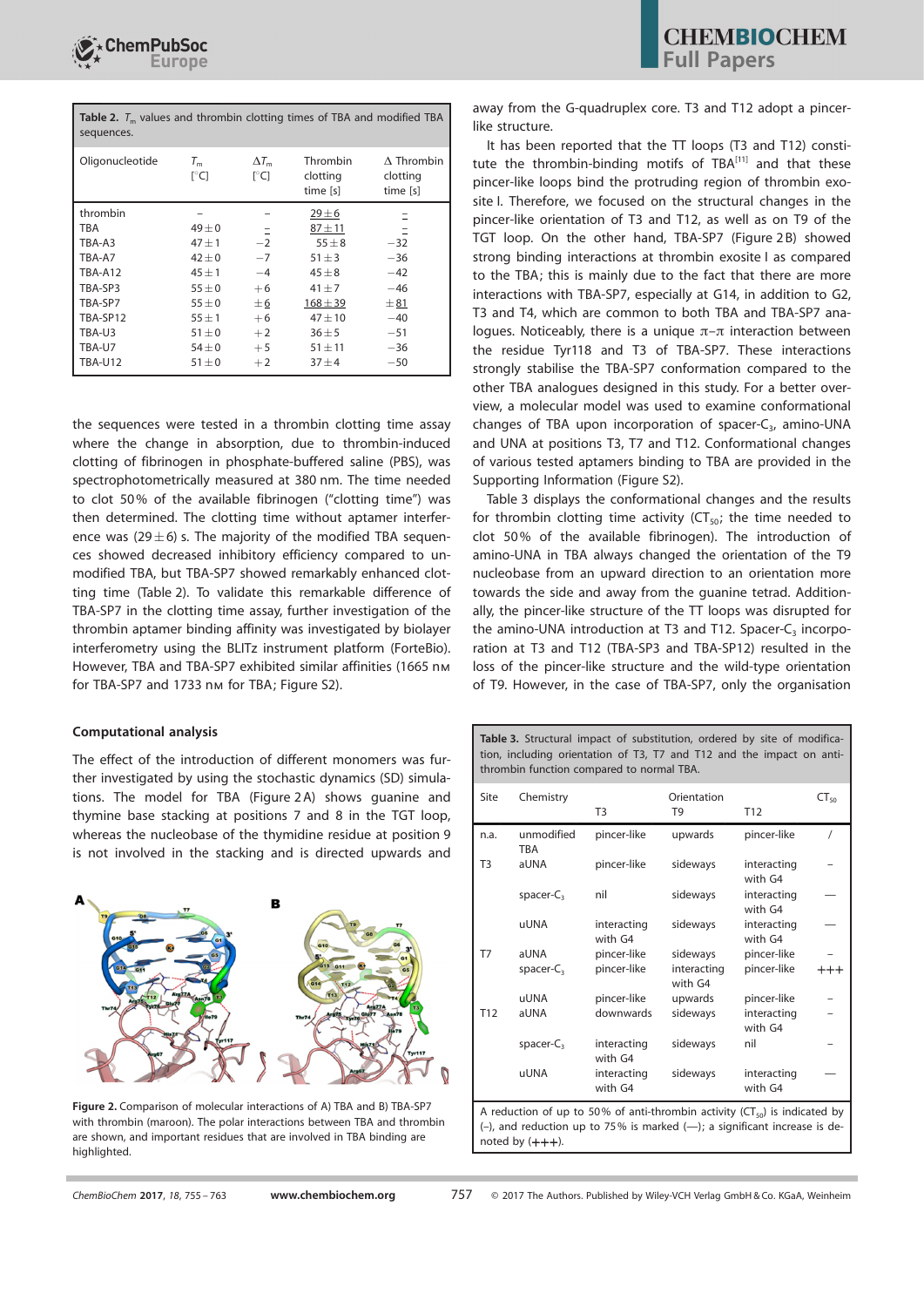

of the TGT loop was affected. Similar to the data obtained for the spacer-C<sub>3</sub> variants, UNA variants TBA-U3 and TBA-U12 also showed the loss of the T3, T9 and T12 orientations. Interestingly, the structure of TBA-U7 was very similar to the unmodified TBA, although not identical.

All TBA derivatives shown in Table 1 were used for the prime molecular mechanics–generalised Born surface area (MM-GBSA)-based binding affinity calculations.  $CT_{50}$  values were compared with binding energies obtained from the MM-GBSA calculations. The summary of the free energies obtained for each complex is provided in Table S1, which shows all the energy terms of Equation (1) together with the experimentally measured activities, as well as the predicted binding free energies ( $\Delta G_{bind}$ ). TBA-SP7, which had high potency (CT<sub>50</sub>=168 s) among the compounds tested, was correctly predicted as a highly stable compound by the MM-GBSA method  $(-224.96$  kcalmol<sup>-1</sup>). The coulomb energy for all of the compounds, obtained by the MM-GBSA method, is highly favourable compared to the overall binding energy; however, significantly high solvation energy  $(E_{\text{solvation}})$  compensates for the electrostatic contribution to the overall binding process. As a result, the van der Waals (vdW) energy dominates the overall binding affinity for all the compounds. It is important to emphasise that the covalent binding energy  $(E_{\text{covalent}})$  contribution to the overall binding affinity of each complex is either negligible or unfavourable, except for the TBA-SP7 complex. In the case of the TBA-SP7–thrombin complex, the covalent binding energy contribution is remarkably low  $(-165.4 \text{ kcal mol}^{-1})$ , compared to rest of the compounds in this series, and points to this contribution as key to making TBA-SP7 the most thermostable compound among those tested with respect to thrombin binding (Figure S3). The covalent binding energy was calculated from the energy difference between the thrombin-bound and free conformations of aptamer and essentially refers to the contributions due to changes in intramolecular structure of aptamer upon binding to thrombin. In the case of TBA-SP7, the covalent binding energy was as much as  $-165.4$  kcalmol<sup>-1</sup> and stabilises the thrombin: aptamer association to larger extent. The energy of the aptamer was relatively low when it was bound to thrombin compared to the conformation of aptamer existing in solvent (comparison of  $E_{\text{covalent}}$ and  $\Delta G_{\text{covalent}}$  is provided in Figure S4A in the Supporting Information). We further analysed the data in order to understand the covalent energy contribution and found no correlation  $(R^2=0.03)$  when  $\Delta G_{\text{covalent}}$  was excluded from  $\Delta G_{\text{bind}}$  in the dataset. This effect was mainly due to the TBA-SP7 construct, which behaved as an outlier; however, when TBA-SP7 and TBA were excluded from the dataset, the correlation improved to  $R^2$  = 0.82 (Figure S4 B). This analysis clearly indicated that the high stability of TBA-SP7 was mainly due to the  $\Delta G_{\text{covalent}}$ energy, which also influenced the overall binding process to thrombin.

In addition to prime MM-GBSA calculations, an additional extensive molecular dynamics simulation with explicit solvation was performed for the highly active construct, TBA-SP7, in order to compare the binding mode with TBA (wild-type) with respect to binding free energies. Based on the 15 ns simula-

## **CHEMBIOCHEM I** Papers



Figure 3. Comparison of different energy contributions for TBA and TPA-SP7 thrombin binding from extensive MD simulation-based MM-GBSA calculation: A) van der Waals energy, B) electrostatic (Ele) energy and solvation generalized Born (GB), C) surface area energy—nonpolar energy, D) binding energy and E) decomposition of binding energy. All energy components were extracted from the differences (average) of  $\Delta G_{\text{meas}} - \Delta G_{\text{th}}$  $\Delta G_{\text{aptamer}}$  Some residues were removed from the plot (E), due to an insignificant energy contribution  $(< 0.1$  kcalmol<sup>-1</sup>).

tions, the relative binding energies of TBA and TBA-SP7 in thrombin were estimated. From Figure 3, it is clear that TBA-SP7 binds ( $\Delta G_{bind}$  = -57.19  $\pm$  0.2) relatively more strongly than TBA ( $\Delta G_{bind}$  = -38.26 ± 0.3) in the thrombin binding site. An individual energy contributions plot also reveals that nonpolar contribution dominates the binding, as TBA-SP7 showed significantly higher  $E_{\text{vdW}}$  and  $E_{\text{surf}}$  values compared toTBA.

## **Discussion**

Data obtained from CD measurements clearly showed that the introduction of amino-UNA, UNA or spacer- $C_3$  modifications in place of the thymidine nucleotide at positions T3, T7 and T12 was compatible with quadruplex formation, resulting in a similar structural topology to that of unmodified TBA. The appearance of an absorption minimum at 265 nm and a maximum at 295 nm has been reported as characteristic for an antiparallel single-stranded G-quadruplex topology and corresponds to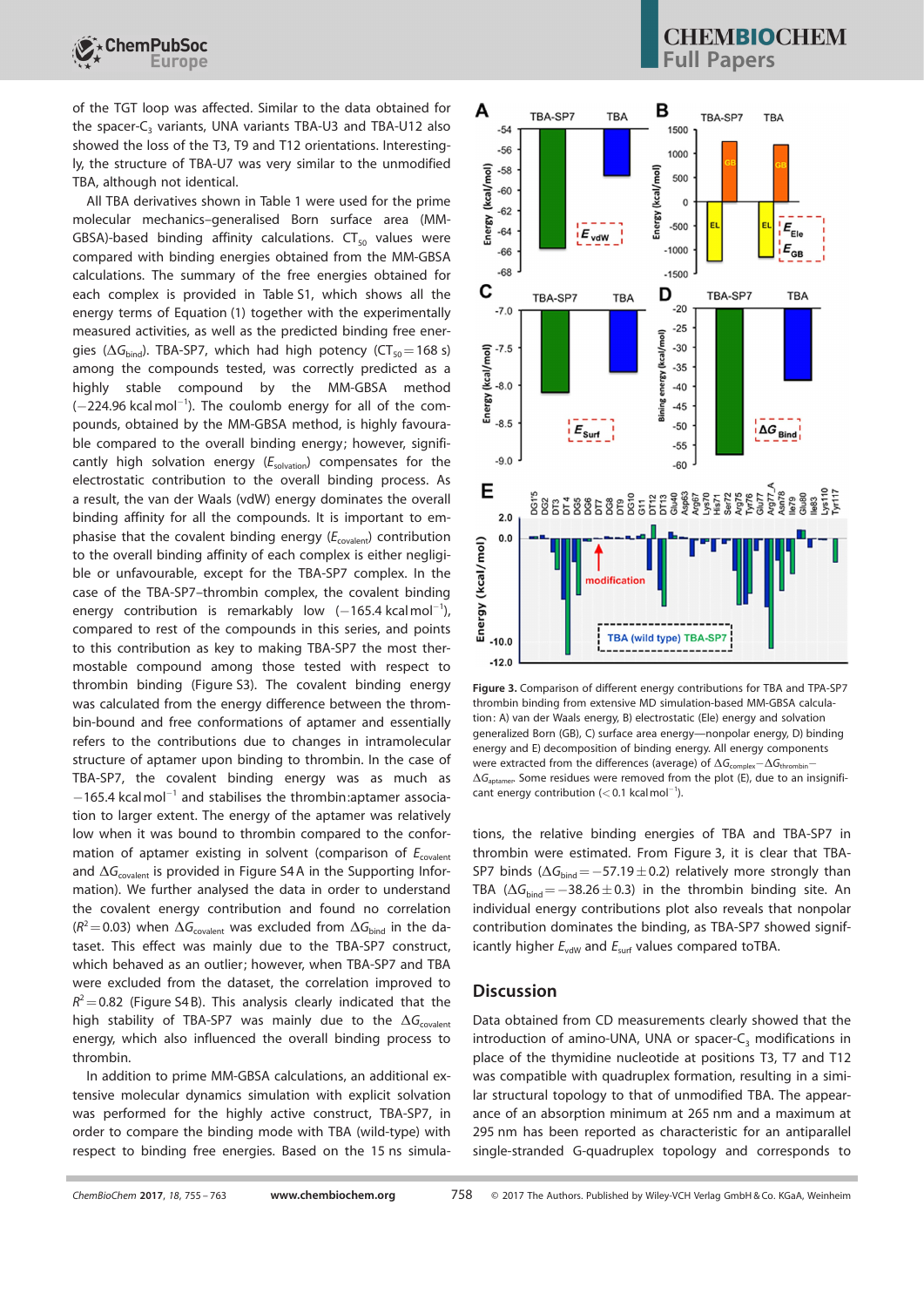

the reported structure of TBA. Thus, all modified TBA sequences listed in Table 1 adapt the antiparallel chair-like G-quadruplex.

Next, UV melting studies were initiated to analyse the thermal stability of the TBA derivatives. Notably, UNA or spacer- $C_3$ substitution at T3, T7 or T12 increased the thermal denaturation temperature, whereas the temperature decreased in the case of amino-UNA modifications. This could possibly be explained by the influence on the G-quadruplex structure of the 2'–5' internucleotide linkage between the sugar and the phosphate group or the 3'-amino group. As amino-UNA is a novel construct, there are no studies that can be used to explain this phenomenon directly. However, a recent study by Aher et al. investigated the impact of 2'–5'-phosphodiester linkages and loop lengths on the folding topology of TBA.<sup>[21]</sup> They showed that all variants with a 2'–5'-linkage exhibited decreased melting temperatures. This effect was attributed to an increased number of bonds between the 5'-O and 3'-O-phosphorus or/ and an extended backbone geometry enabled by the 2'–5' linkage. Even though amino-UNA differs from the 3'-deoxy-2'– 5'-linked non-genetic isoDNA studied by Aher et al., it seems plausible that the decreases in melting temperatures that we observed might be the result of a similar effect.

UNA and spacer- $C_3$  are less rigid than normal nucleotides and add more flexibility in the region in which they are introduced. The loop regions are known to make contributions to the stability of the G-quadruplex due to  $\pi$ -stacking between loop nucleobases and G-quartets. Our data suggest that the increased flexibility of the loop regions might have led to the improved ability of loop nucleobases to interact with the Gquartets, therefore resulting in enhanced thermal stability.<sup>[14]</sup>

For a better overview, the impact of modifying the TT loops and the TGT loop on thrombin clotting times are discussed separately:

#### TT loops modification

Modification of the thymine residues at positions 3 and 12 lead to a reduction in the inhibitory effect, which was observed in the thrombin clotting experiments for all variants (amino-UNA, spacer- $C_3$  and UNA). Krauss et al. showed that the two loops act as a pincer-like system that binds the protruding region of thrombin exosite I.<sup>[10,11]</sup> Thus, the lack of thrombin inhibition of TBA-SP3 and TBA-SP12 is to be expected, as these oligonucleotides no longer possess the crucial thymines that facilitate the pincer formation. This is supported by our modelling results, which suggested that the substitution of either T3 or T12 with spacer- $C_3$  led to profound structural rearrangements, affecting the formation of a pincer-like structure (Figure S2D and F). Although they interact with the guanine tetrad, these modifications are no longer available for interactions with thrombin. This could explain not only the lack of inhibitory efficacy for both variants TBA-SP3 and TBA-SP12 but also the increase in thermal stability as  $\pi$ -stacking interactions of either T3 or T12 with the guanine tetrads that could increase the stability of the structural core. For TBA-A3 and TBA-A12, as well as for TBA-U3 and TBA-U12, our modelling data

suggested a similar change in structure (Figure S2A, C, G and I). Even though the UNA and amino-UNA variants still have the thymine residues at the modification site, it could be theorised that the flexibility of these nucleotides induce stabilisation of the G-quadruplex through a higher stacking energy with the quartet. Consequently, this could result in a higher energy barrier to form the pincer-like structure, which could negatively affect TBA and collectively account for its reduced activity towards thrombin.

In regard to the modification with amino-UNA, additional explanations could be found. Recently reported crystal structures showed that residues in the TT loop interact with two hydrophobic clefts of the anion-binding exosite I of thrombin (ABE1).<sup>[10,11]</sup> The substitutions of these loop residues (T3 and T12) with an amino-UNA led to the introduction of a polar amino group. Thus, the hydrophobic interactions between the loop regions and thrombin could be reduced, resulting in a decreased inhibitory effect. Furthermore, reduction in the inhibitory ability of TBA-A3, TBA-A7 and TBA-A12 could be the result of the observed lack of stability. Finally, results from the incorporation of UNA into TBA at positions T3 and T12 were in agreement with the work of Pasternak et al., who have previously reported that UNA incorporation at T7 (TBA-U7) increased thrombin inhibition in anti-thrombin assays by using blood plasma samples, whereas UNA incorporation at positions T3 and T12 (TBA-U3 and TBA-U12) reduced the effect.<sup>[14]</sup>

#### TGT loop modification

The thrombin clotting time assay showed significantly prolonged clotting times for the variant TBA-SP7, whereas TBA-A7 and TBA-U7 failed to show high thrombin inhibition. Only marginal interactions of thrombin with the TGT loop of TBA were reported by Krauss et al.<sup>[10]</sup> Additionally, He et al. reported the relevance of the phosphate groups for the TBA–thrombin interaction.[22] In regard to these reports, an explanation for the reduced inhibition could be found in the amino group of amino-UNA, as this group could have a steric influence on these interactions in TBA-A7. However, it was also suggested that the stability and rigidity of TBA is important for the interaction between aptamer and thrombin exosite I.<sup>[16]</sup> As the variants with amino-UNA exhibited the lowest melting temperatures of all tested variants, including TBA, this could also be an explanation for the reduced inhibitory effect of the amino-UNA variants. In contrast, the spacer- $C_3$  variant is expected to exhibit the pincer-like structure while also exhibiting increased stability; collectively this could account for the improved efficacy for TBA-SP7 in the thrombin clotting time assay. It is worth mentioning that, for a direct comparison, the buffer condition must be the same in all above-mentioned assay; however, we adopted the suggested buffer system reported by a previous group, $[14]$  which only allows for comparison between the unmodified TBA and the modified TBAs discussed here.

For TBA-U7, our results deviate from the published data by Pasternak et al.<sup>[14]</sup> They reported that UNA incorporation at T7 (TBA-U7) increased the thrombin inhibition in anti-thrombin assays using blood plasma samples. The different assays for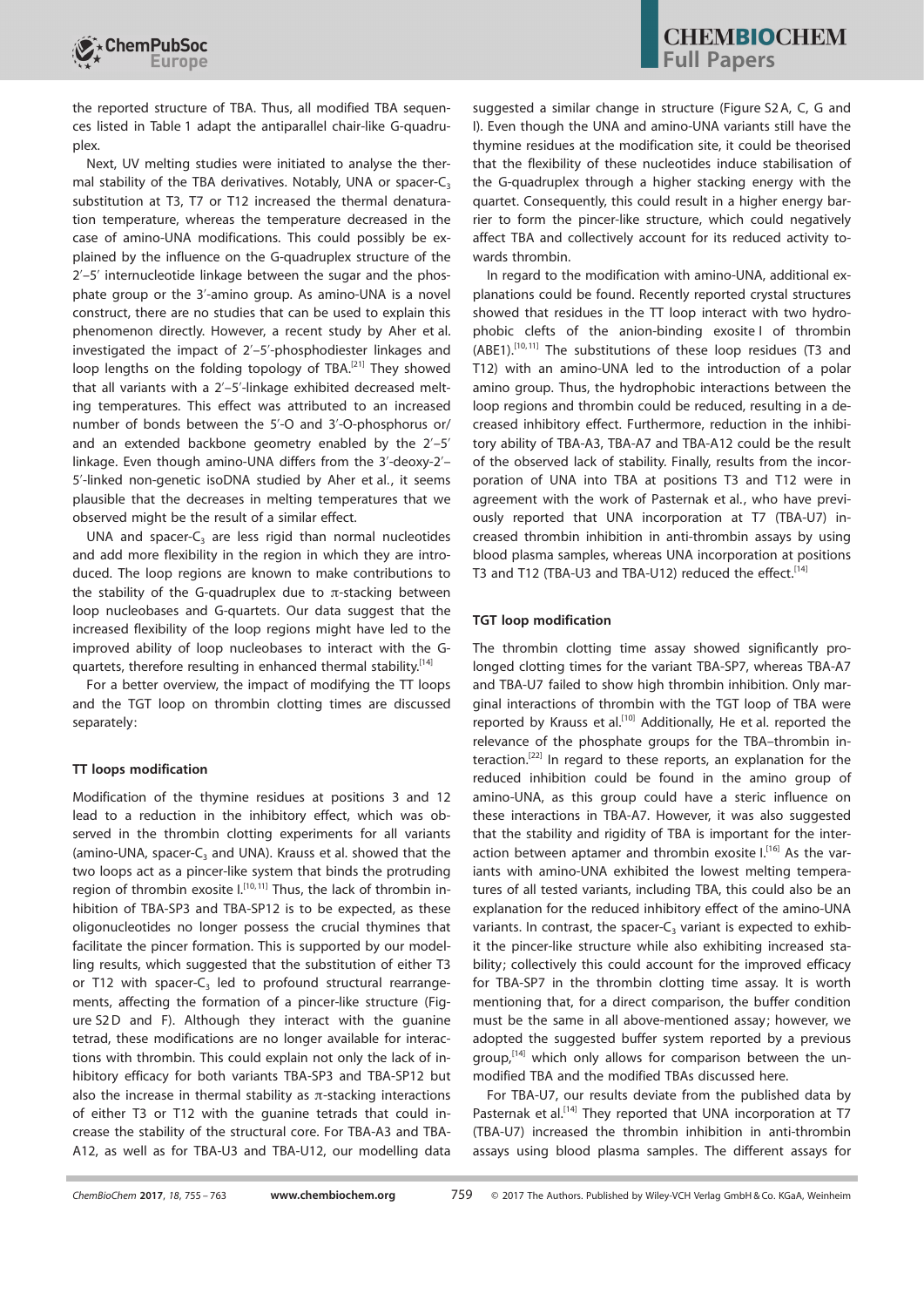

measuring the effect of TBA derivatives on thrombin activity can be taken as a basis for this discrepancy. The thrombin clotting time assay measured the effect of TBA on thrombin in PBS, whereas the anti-thrombin assay measured the activity in human plasma in which other plasma components could interact with thrombin and decrease the concentration available for thrombin interaction. Likewise, interactions with these other plasma components could destabilise the structure of TBA. Thus more stable forms, like TBA-U7, could exhibit superior inhibitory activity in plasma, while being inferior in a buffer system like PBS. Another explanation for this discrepancy can be found in the different TBA concentrations used (50 nм of TBA-U7 used in this study compared to 330 nm used by Pasternak et al.). Earlier studies have already shown that the concentration strongly affects the inhibitory capability of the TBA aptamer.<sup>[23,24]</sup> These discrepancies highlight the importance of testing modified aptamers in various settings in order to grasp possible drawbacks of prior in vivo and preclinical investigations.

Although electrostatic interactions contributed favourably to the overall binding of TBA, very highly unfavourable solvation energy compensated for the electrostatic energy, and as a result, nonpolar interactions such as vdW and lipophilic energies dominate the overall binding energy of these analogues (Figure S5). In general, amino-UNA analogues bound with moderate affinity to thrombin ( $CT_{50}$  ranges from 45 to 55). From the binding affinity calculation, TBA-SP3  $(\Delta G = -46.5 \text{ kcal mol}^{-1})$ and TBA-SP12 ( $\Delta G = -57.7$  kcalmol<sup>-1</sup>) should bind poorly to thrombin as compared to TBA-SP7 ( $\Delta G = -225.0$  kcalmol<sup>-1</sup>), and this could be mainly due the loss of crucial interactions at the interface between the TBA-SP3 analogue and residues at the thrombin active site, for example, Tyr117, Asn78 and Ile79 with T3 and Thr74, Arg75 and Tyr76 with T12. Moreover, nonpolar interactions ( $E_{vdW} = -58.1$  kcalmol<sup>-1</sup>) were significantly favourable for binding with thrombin (Table S1) as compared to rest of the analogues. It was clearly seen that TBA-U7 binds significantly better than TBA-U3 and TBA-U12. Again, this might be due to the effect of interaction with thrombin residues. When positions T3 and T12 were modified with uUNA nucleotide, interactions between residues such as Thr74, Arg75, Tyr76, Asn78, Ile79 and Tyr117 with T3/T12 were lost. This is also significantly reflected in the overall binding affinity of U3 ( $\Delta G = -33.5$  kcalmol<sup>-1</sup>) and U12 ( $\Delta G = -30$  kcalmol<sup>-1</sup>) compared to U7 ( $\Delta G = -65.7$  kcalmol<sup>-1</sup>). We note from individual energy components contributions to the overall binding affinity that the value of  $E_{\text{vdW}}$  was quite low for U3 (-6.4 kcal mol<sup>-1</sup>) and U12  $(-51.7 \text{ kcal mol}^{-1})$  compared to that of U7  $(-75.0 \text{ kcal mol}^{-1}).$ 

In addition, we also performed combined molecular dynamics (to account for sampling effects at particular temperatures) and MM-GBSA calculations to compute the binding free energy for TBA and TBA-SP7 to thrombin. Both van de Waals and surface area energies in the binding energy clearly showed that nonpolar contribution is the main driving force to discriminate the TBA-SP7 from TBA binding to thrombin (Figure 3). Energy decomposition analysis from free energy calculation examines the role of individual residue contributions to the overall binding affinity of the aptamers by decomposition of the binding free energy into aptamer–residue pairs. As seen from the decomposition analysis plot (Figure 3E), TBA-SP7 showed relatively different interaction patterns than TBA with thrombin residues during the simulation. For instance, residues Asp63, Arg75, Arg77\_A, Asn78, Ile79 and Tyr117 showed a favourable energy contribution ( $\approx$  2.00 Kcal mol<sup>-1</sup> difference) to the binding affinity of TBA-SP7 compared to TBA, especially Tyr117, which showed an additional energy contribution for TBA-SP7  $(-2.25 \text{ kcal mol}^{-1})$  and whereas for TBA, this residue contributed very low  $(0.004 \, \text{kcal} \, \text{mol}^{-1})$ . Moreover, some residues from the aptamer also equally contributed to the overall binding affinity of the complex as thrombin residues, for instance, T3, T4, G5, T12 and T13 resides. These aptamer–thrombin structural interaction observations are also in good agreement with Prime MM-GBSA calculations. Analysis from the backbone RMSD and radius of gyration also suggested that the TBA-SP7–thrombin complex was relatively more stable than the TBA–thrombin complex (Figure S6); in particular, when it was bound to thrombin, the overall RMSD remained less than 2.0 Å, whereas the thrombin–TBA complex was quite flexible throughout the simulation. In addition, the radius of gyration (of the C $\alpha$  atoms) of aptamers (TBA and TBA-SP7) from simulations was also computed and compared to the initial pose in order to provide a measure of overall compactness of molecular shape of aptamers.[25–27] As seen from Figure S6B, the overall molecular shape of TBA-SP7 looks very similar to TBA when the aptamer binds to the thrombin. Another recent report<sup>[28]</sup> showed the TBA structural stability and flexibility by using the static modes (SM) calculation including polythymines, PEG spacers and alkyl chain modifications in the TBA. We concluded that the introduction of spacers in the aptamer greatly affects not only the structural stability of TBA but also its ability to position itself within thrombin exosite I. Our observations, based on the MM-GBSA calculations, also suggest that overall structural stability of aptamer–thrombin is not only governed by electrostatic energy (provides internal stability of aptamers) but also nonpolar interactions, especially van der Waals and surface area energy complementarity, which is essential for aptamers binding to the thrombin exosite I. This observation led us to believe that this is another demonstration of the malleability of G-quadruplex-forming aptamers, as previously observed for other aptamers.<sup>[28,29]</sup>

## Conclusion

In summary, we have systematically investigated the importance of the flexibility of TBA loops by incorporating three different chemical modifications: spacer- $C_3$ , amino-UNA and UNA. All three modifications rendered high flexibility and less rigidity to TBA compared to natural nucleotide monomers, and this increased flexibility favoured stronger interactions of the nucleobase with the guanine tetrads, resulting in quadruplex formation with high thermal stability. In addition, the flexibility possibly favoured structural rearrangements of TBA-type sequences, especially towards the pincer-like structure of the TT loops and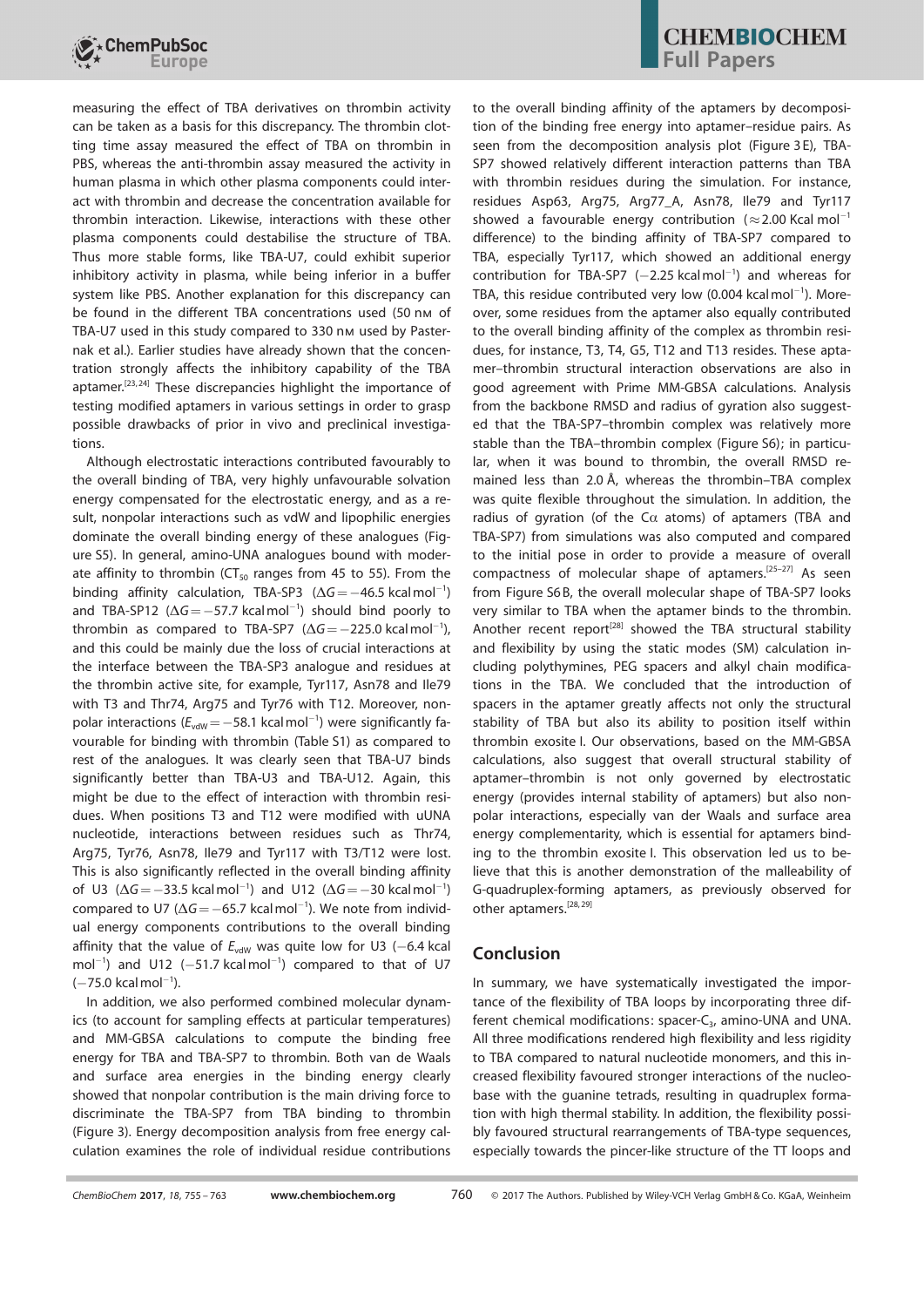

the orientation of T9. Unlike amino-UNA- and UNA-modified TBA sequences, one introduction of spacer- $C_3$  at position T7 of the TGT loop showed significant improvement in thermal stability and thrombin clotting time compared to unmodified TBA while maintaining the G-quadruplex structure. We believe that these findings will be very useful in designing next-generation thrombin-binding aptamers.

## Experimental Section

Oligonucleotide synthesis: All oligonucleotides were synthesised by using standard phosphoramidite chemistry on an automated oligonucleotide synthesiser. All synthesised oligonucleotides were purified by ion exchange HPLC, and their composition was confirmed by MALDI-TOF mass spectrometry. Synthesis of oligonucleotide sequences containing the 3'-amino-UNA-U nucleotide monomer has not been reported elsewhere. Towards the construction of these novel oligonucleotide sequences with an oligonucleotide synthesiser, the synthesis methodology for 3'-amino-UNA-U nucleoside phosphoramidite derivative (4, Scheme 3) is briefly described below.

Synthesis of amino-UNA-U phosphoramidite: Compound 1 (Scheme 3) was treated with methanesulfonyl chloride in pyridine to activate the alcohol. The crude mesylate was converted into an azide by dissolving it in acetonitrile and reacting it with sodium azide and 15-crown-5 ether in a microwave reactor. The benzoyl protecting group was removed by hydrolysis with sodium hydroxide in methanol. The final reduction of the deprotected azide was achieved under Staudinger conditions by employing trimethylphosphine as the reducing agent in a mixture of tetrahydrofuran and water, obtaining the desired 3'-amino UNA-U phosphoramidite in 62% yield over four steps. The free amine was protected by using ethyl trifluoroacetate in MeOH with dimethylaminopyridine (DMAP) as a nucleophilic catalyst. The final amidite was furnished from 2-cyanoethyl N,N,N',N'-tetraisopropyldiamidophosphite and diisopropylammonium tetrazolide in dichloromethane (detailed procedures are provided in the Supporting Information).

Melting temperature studies: Melting temperatures were recorded on a Beckman DU800 spectrophotometer equipped with a sixposition microcell holder and a thermostat. Oligonucleotides  $(12.5 \mu \text{m}$  final concentration) were dissolved in buffer containing potassium chloride (100 mm) and sodium cacodylate (10 mm), pH 7. The samples were renatured for 10 min at 95 $\degree$ C and then slowly cooled to room temperature. Absorbance versus temperature curves in 10 mm quartz microcuvettes were recorded at 295 nm. A temperature range of 15-85 °C was used at 0.5 °C min<sup>-1</sup>. Three spectra were recorded and averaged for each sample. The spectrum for buffer only (no sample added) was subtracted from each sample spectrum. Melting curves were analysed by using nonlinear curve fitting with the program MeltWin 3.5.<sup>[30]</sup>

Circular dichroism (CD) spectra: CD spectra were recorded on a Jasco J-600A spectropolarimeter by using a 0.7 mL quartz cuvette with a 2 mm path length. Oligonucleotides  $(2.5 \mu m)$  final concentration) were dissolved in phosphate buffer (10 mm, pH 6.9) containing KCl (5 mm). All samples were renatured for 10 min at 80 $^{\circ}$ C and then slowly cooled to room temperature prior to measurement at 15 $^{\circ}$ C with a 220–320 nm wavelength range. Five spectra were recorded and averaged for each sample. The buffer spectrum was subtracted from each sample spectrum.

Thrombin clotting time assay: Thrombin clotting times were measured spectrophotometrically on a PerkinElmer Lambda 35 UV/Vis spectrometer. Oligonucleotides were incubated for 1 min at 37 $^{\circ}$ C in PBS (1 mL) containing fibrinogen from human plasma  $(2 \text{ mg} \text{ mL}^{-1}$ , F 3889, Sigma-Aldrich). Then, human thrombin (100 mL, 10 NIH per mL; T8885, Sigma–Aldrich) was added to the solution. The time required for fibrin polymerisation was determined from the UV scattering curve, which was registered as a function of time (wavelength fixed at 380 nm; total time: 600 s; time interval: 0.1 s) for each sequence. Each measurement was performed in triplicate at 50 nm concentrations of each oligonucleotide. The clotting time value, reported as average  $\pm$  standard deviation (AV. $\pm$ S.D.) was derived from the midpoint of each scattering curve. This corresponded to the time at which 50% of the final absorbance was observed.



Scheme 3. Synthesis of 3'-amino-UNA-U nucleotide phosphoramidite. I) MsCl, anh. pyridine, 2 h, RT; II) NaN<sub>3</sub>, 15-crown-5, MeCN, 30 min, 130 °C in MW reactor; III) 0.1 m NaOH, MeOH, 16 h, RT; IV) Me<sub>3</sub>P, THF/H<sub>2</sub>O, 16 h, RT (62% over four steps); V) ethyl trifluoroacetate, DMAP, MeOH, 2 h, RT (94%); VI) 2-cyanoethyl N,N,N',N'-tetraisopropyldiamidophosphite, diisopropylammonium tetrazolide, CH<sub>2</sub>Cl<sub>2</sub>, 5–16 h, RT (81%).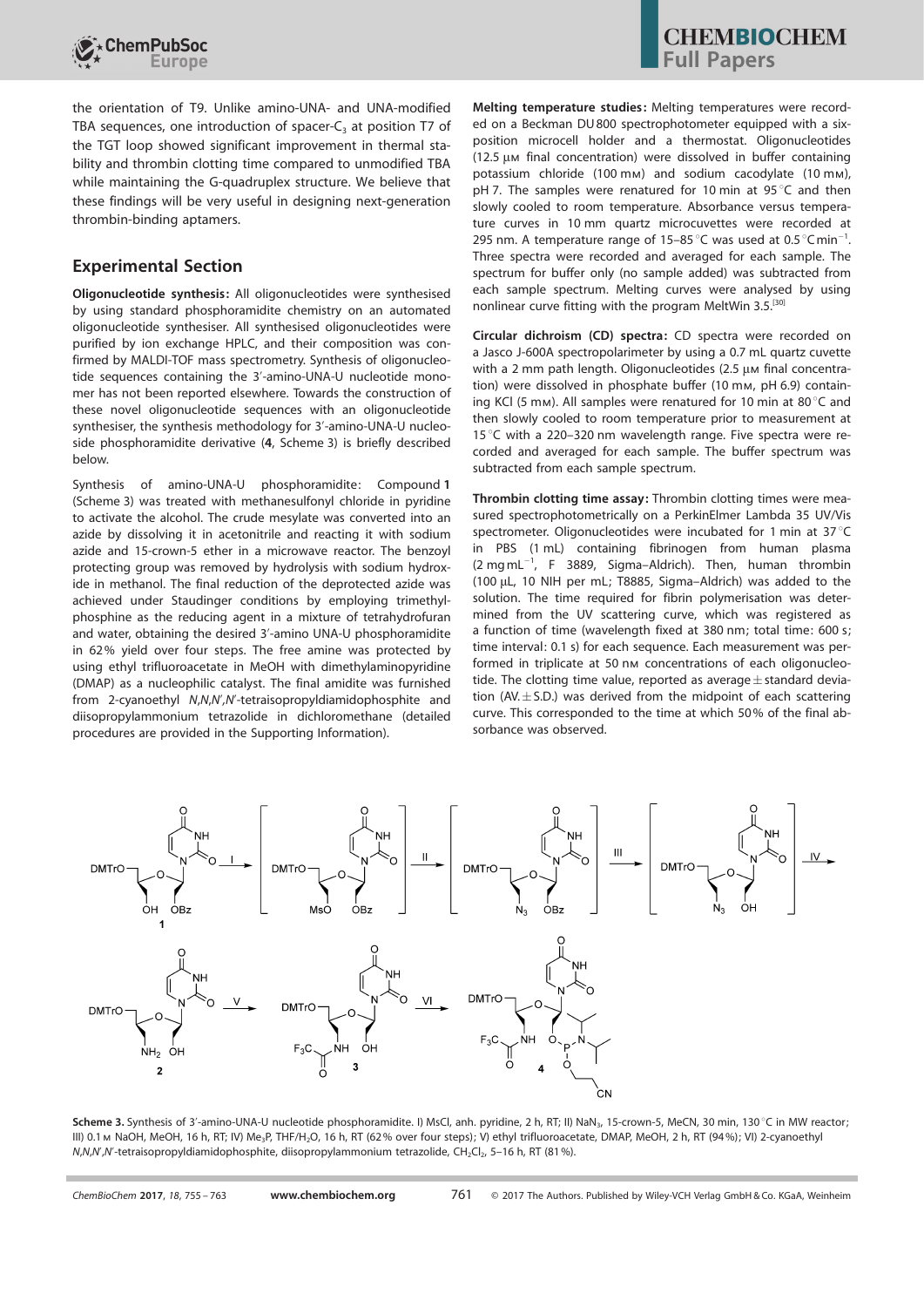

#### Computational modelling

Preparation of aptamers and protein: The molecular structure of the human thrombin–aptamer (TBA) complex was obtained from the Protein Data Bank (PDB ID: 4DII, 2.06 Å resolution).<sup>[10]</sup> The TBA was imported into the Maestro module available in the Schrödinger Suite (Schrödinger, LLC), and subsequently, the atomic coordinates of the aptamer were separated from the thrombin coordinates, and both were optimised separately. The thrombin structure was optimised by using the Protein Preparation Wizard.<sup>[31]</sup> This protein structure optimisation includes adding hydrogen atoms, assigning bond orders and building disulfide bonds. The protonation states of the ionisable residues (pH 7) were predicted by the PROPKA tool provided in the Protein Preparation Wizard. An optimised structure model was finally found by energy minimisation (i.e., position of the hydrogen atoms) with the OPLS2005 force field.

For the aptamer, the protonation states were predicted by using the PROPKA tool in the presence of a  $K^+$  ion. Finally, the structure was energy-minimised (only hydrogen atoms) by using the OPLS2005 force field. The structures of TBA derivatives (amino-UNA, spacer- $C_3$  and UNA) used in these experiments were built manually by using the Maestro module available in the Schrödinger Suite from an optimised aptamer obtained from the X-ray crystal structure.<sup>[10]</sup> TBA derivatives were energy-minimised to avoid any unfavourable contacts or steric clashes between the atoms. Subsequently, optimised structures were used for conformational analysis and MM-GBSA-based binding affinity prediction calculations.

Conformational analysis: In order to reveal the structural stability of various TBA derivatives, we initiated short stochastic dynamic simulations on these modified TBAs by using the Macro Model (version 9.1), as it is implemented in the Schrödinger Suite. All calculations were carried out by using the AMBER\* force field<sup>[32]</sup> with a GB/SA solvation model.<sup>[33]</sup> In the process of thermalisation, initial velocities were generated from a Maxwell–Boltzmann distribution at 300 K. The SHAKE algorithm was utilised to constrain the lengths of all bonds involving hydrogen atoms. Coordinates were saved every 1.5 fs from the 0.5 ns simulation for the analysis. For minimisation, the PRCG (Polak–Ribiere Conjugate Gradient) protocol was applied with a convergence threshold of 0.05  $kJ$  mol<sup>-1</sup>. Representative low-energy structures for each TBA derivative were selected for further inspection.

MM-GBSA calculations: In order to understand the binding affinity differences of various TBA complexes, MM-GBSA calculations were initiated by using the Schrödinger Suite (Prime MM-GBSA).<sup>[34,35]</sup> MM-GBSA method implementation in the Schrödinger Suite is slightly different from the corresponding MM-PBSA method described in our previous work.<sup>[29]</sup> Whereas the MM-PBSA method is based on molecular dynamics simulations, the Prime MM-GBSA method calculates the binding affinity of the aptamer ( $\Delta G_{\text{bind}}$ ) by energy minimisation procedures. The binding energy of the aptamer was extracted from an energy-optimised thrombin–aptamer complex and Prime MM-GBSA by using the VSGB 2.0 solvation (implicit) model.<sup>[33]</sup> The Prime MM-GBSA energy of the aptamer binding is estimated as [Eq. (1)]:

$$
\Delta G_{\text{bind}} = E_{\text{complex}} - E_{\text{thrombin}} - E_{\text{aptamer}} \tag{1}
$$

This procedure is very efficient and is frequently used to rank protein–ligand complexes in the virtual screening process of lead identification/optimisation. During binding affinity prediction, the program offers the option to treat the aptamer and protein as flexible; in this study, a 5.0 Å region of the protein around the ligand was treated as flexible.

Extensive molecular dynamic simulations (eMD): Molecular dynamics (MD) simulations were carried out for the two chosen thrombin–aptamer complexes, namely thrombin:TBA (wild-type) and thrombin:TBA-SP7. The starting structure for the thrombin:TBA used in the MD simulation is based on the structure reported in the Protein Data Bank (PDB ID: 4DII).<sup>[10]</sup> The starting structure for thrombin:TBA-SP7 was obtained by modifying residue 7 (DT7) of the aptamer with a spacer group  $(-CH_2-CH_2-CH_2-)$ , and this structure was relaxed by using the AMBER force field.<sup>[36]</sup> Both complexes were solvated in water and neutralised with a sufficient number of counter ions (seven Na<sup>+</sup> ions). The  $K^+$  ion stabilising the aptamer geometry was also retained in both of the thrombin–aptamer complexes. The simulation box was chosen as orthorhombic and contained more than 20000 water molecules. The force field for describing the aptamer and thrombin was FF99SB, $^{[37]}$  as it contains parameters for both amino acids and nucleic acids, which are the fundamental units of proteins and DNA/aptamers, respectively. The water solvent was described by using the TIP3P force field. The space group parameters were based on general AMBER force field (GAFF), and the charges for this nonstandard residue were prepared based on fitting to the molecular electrostatic potential obtained by employing the Merz–Singh–Kollman Scheme.<sup>[38]</sup> Structures were optimised with the HF/6-31G\* level of theory, as implemented in Gaussian09.<sup>[39]</sup>This protocol is often employed to describe any nonstandard residue or organic molecule in force field MD simulations. The solvated complexes were first energy-minimised, then the simulations were carried out under constant temperature and pressure (room temperature, 1 atm pressure). The temperature was controlled by using a Langevin thermostat;<sup>[40]</sup> the pressure was controlled by connecting the systems to a Berendsen's barostat.<sup>[41]</sup> The time scale for integration of equation of motion was 2 fs. The initial timescale for the equilibration of the systems was 2 ns, and the total production run was 15 ns. The calculations were carried out by using Amber14 software.<sup>[42]</sup>The time evolution of total energies and system densities served as indicators for the equilibration runs. Further, the stability of both aptamer–thrombin complexes was verified by the potential energy landscape, root mean square displacement (RSMD) and radius of gyration. Free-energy calculations (from 400 configurations), the RMSD and the radius of gyration analysis were performed for the last 5 ns trajectory of the production run. The MMPBSA.py tool<sup>[43]</sup> of the Amber software was employed for this purpose. Various contributions to the total binding free energy, namely vdW, electrostatic, polar solvation and nonpolar solvation-free energies were obtained, and the results are presented in Table ST2. The entropy calculations were also performed by using normal mode analysis (for 50 configurations collected at equal intervals from the last 2 ns run). The binding free energy analysis showed that the thrombin– TBA-SP7 made a stronger complex than the thrombin–TBA (wildtype) complex itself. The reason for this was analysed by using decomposition analysis, in which the individual residue contributions to total binding free energy can be computed.

#### Acknowledgements

This work was supported by the European Research Council under the European Union's Seventh Framework program FP7/ 2007–2013 (ERC268776 to J.W.) and funding from the McCusker